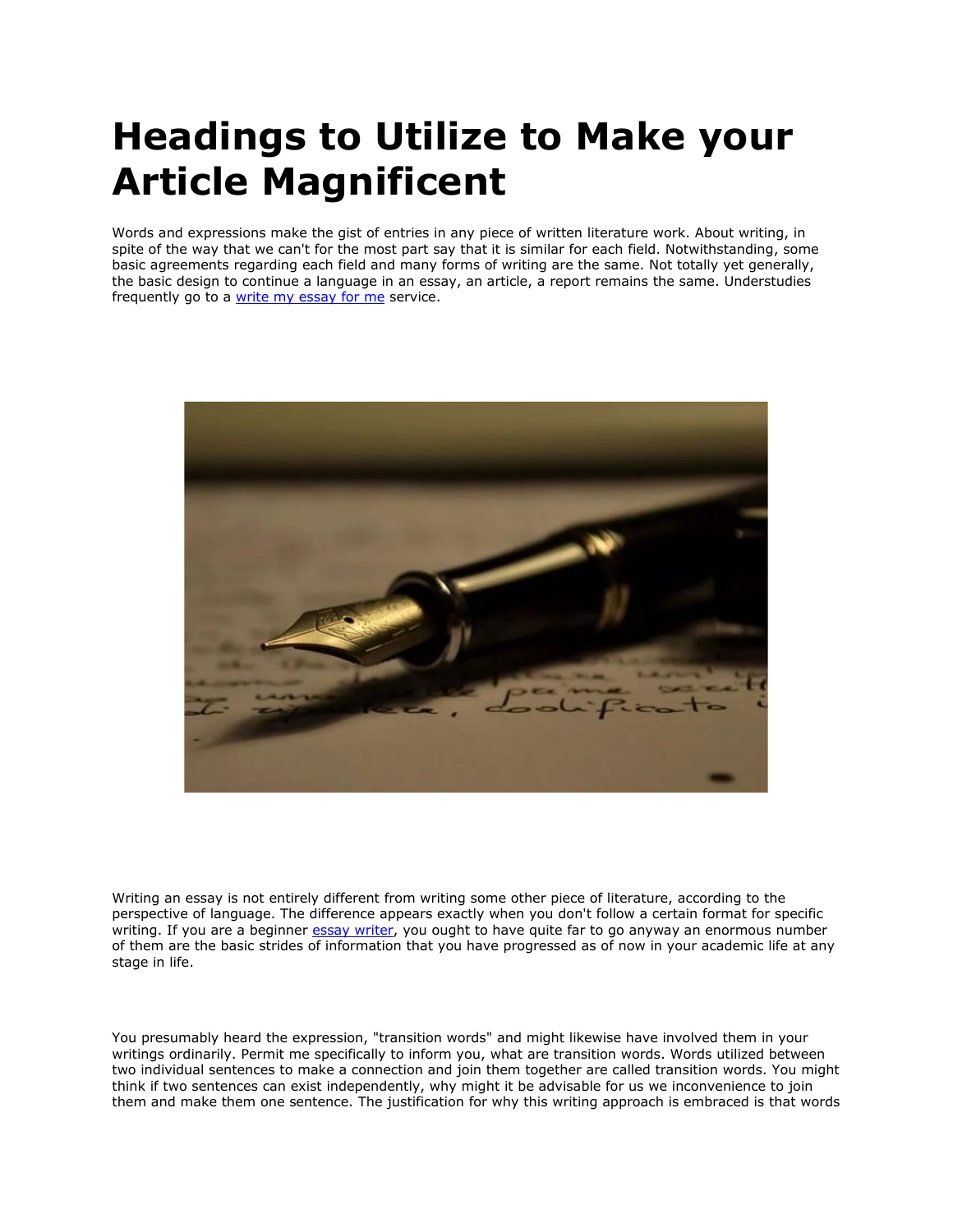and sentences need a specific link of ideas. Transition words are the most effective way to provide that link again between the sentences.

As of now the question comes, how and where might it be advisable for you insert traditional words that don't make the sentences messy and startling while you maintain the consistency of the essay effectively. Transition words in language have been divided into a couple of categories

· Additive transitions· Adversative transitions· Easygoing transitions· Sequential transitions

In light of these categories words among sentences and between entries change and modify the design of an essay. We ought to have a little brief look at these categories to make an [essay writer](https://essaywriternow.com/) perceive how all of them is different from another.

## **1. Additive Transitions:**

The additive proposes the way that some addition in the given information is going to be finished. This addition could happen within a sentence, among sentences, and between sections moreover. The addition among sentences and entries not simply happens to increases the word count or disturbed the peruser with every possible information regarding a given topic. It suggests the inclusion of additional information that a peruser might be interested to know. Instead of making one more sentence for it, the information is compiled in one single sentence.

### **2. Adversative transitions**

By comparing and demonstrating differences between two ideas, conceding points or offering counterarguments, or minimizing the value of a reality or argument, either replacing and recommending alternatives, Adversative transitional words are utilized. These words and expressions separate realities, arguments, and other information from each other.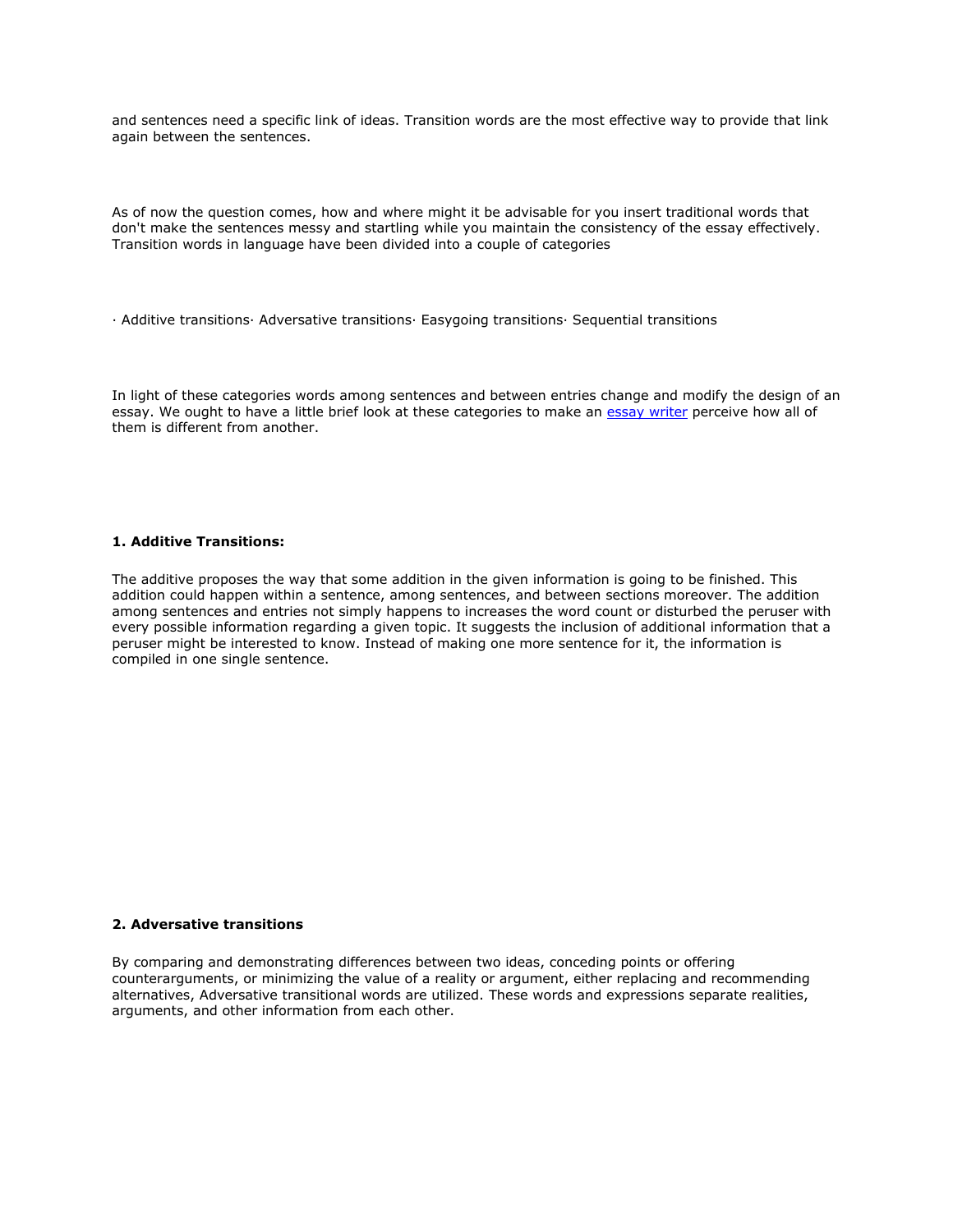#### **3. Loosened up Transitions:**

These terms and expressions signal the reasons, conditions, purposes, circumstances, and circumstances and logical outcomes relationships. These transitions consistently come after an important point in the paper has been established or to investigate hypothetical relationships or circumstances.

#### **4. Sequential Transitions**

Sequential terms are typically insinuated by presenting the organizational piece of the sentences, sequential terms and expressions coordinate a document by numerical arrangement, displaying continuity in thought or action while referring to previously given content. Marking digressions, and in the end closing and summing up the ideas while you write your paper. Sequential transitions are fundamental for generating structure and assisting the peruser in comprehending the logical progression of any paper's methodology, results, and analysis.

## **Basic strides to pick a suitable transition word:**

· Check the design and situation where you feel some connection is missing· Scrutinize the beginning and end of each section and evaluate what transitions you added. Is it valid or not that they are important?· Do whatever it takes not to go over Transition words once in a while, find substitutes. Communication ideas can vacillate according to each essay type, the level of creativity can likewise change accordingly.· Do whatever it takes not to consume a lot of time looking for the right transitions, each time you feel some opening between ideas.

These vital terms and specific transitions utilized in specific situations are an effective source that I have utilized for years to get my writing magnificent through the addition of these transition words while I write [my essay](https://writemyessayfast.net/) interestingly and deliberately with extraordinary setting and connectivity all through. If any of you need the best out of your essay, you can likewise get them for your help.

According to my perception, I have almost added all the information I might have with me regarding transition words, yet if any of you still comes up short on guideline, you can have your help from an [essay](https://www.essaywritingservice.college/)  [writing service](https://www.essaywritingservice.college/) to save you from any of these academically uncertain situations easily. It is not commonly important to get that much extreme with yourself if you can look around and get such helping hands through some exploration and effort.